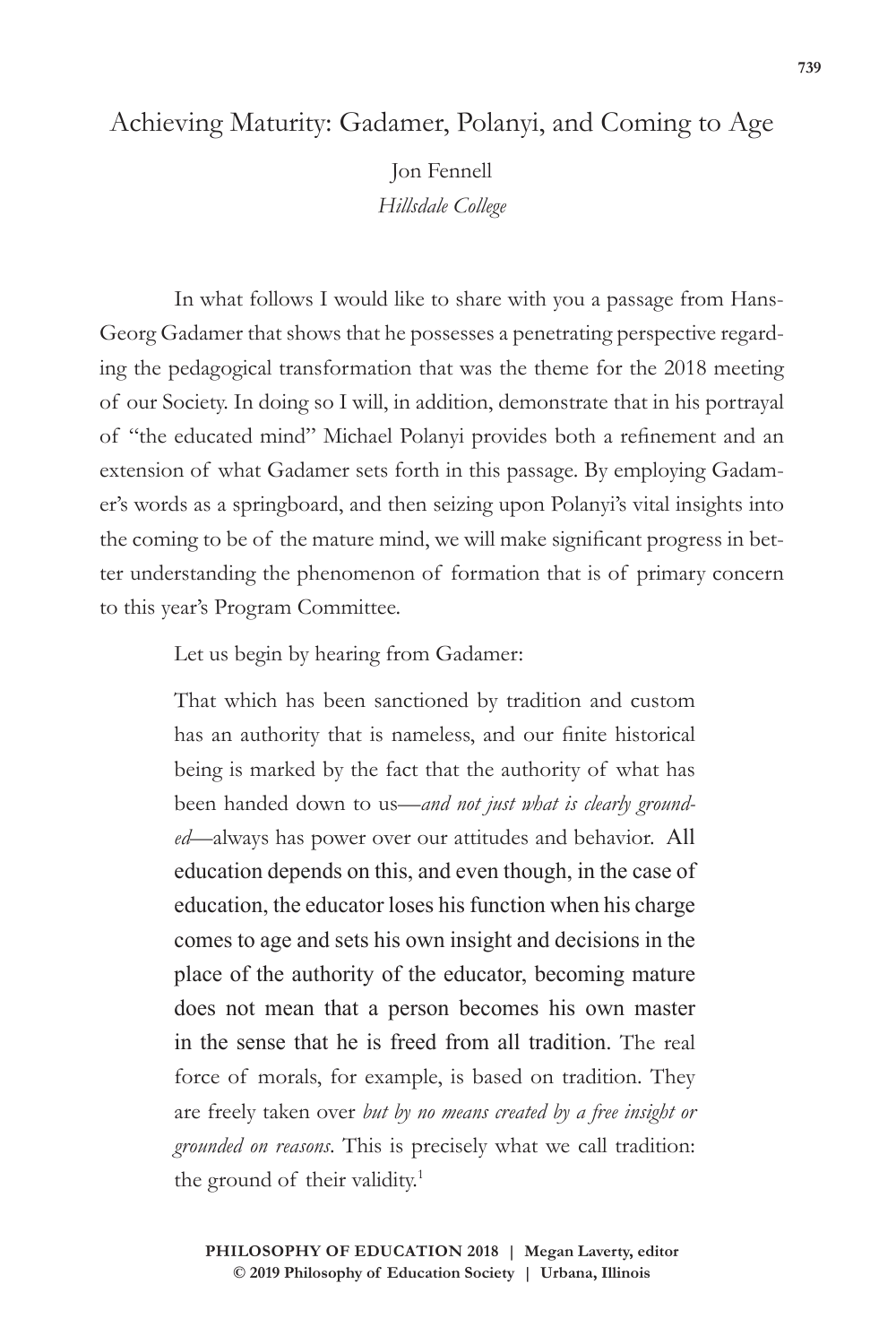We are startled here by so many forthright and, for some of us, controversial assertions. Let us take a moment to explore their meaning.

Gadamer is bringing to our attention the fact that our thinking, especially what we take to be real, morally incumbent, or otherwise significant, is at least to a considerable degree determined by tradition and custom. What we understand as authoritative—and as different as our various views may be, each of us experiences and is inclined to yield to authority—is handed down to us. In all but the most exceptional cases we accept this heritage willingly. And even when the decision is difficult, we must wonder what role tradition and custom is playing. Yet, the authority, says Gadamer, is "nameless." That is, we simply come to have it and are apt during the myriad decisions and actions of our lives not even to be aware that it is there, exercising its ubiquitous influence.

Clearly, while most of us agree most of the time (just imagine what it would be like if we did not!), there are moments of conflict. Sometimes the conflict is deeply rooted. The existence of such conflict compels us to infer that the nameless authority under which we see and act might have been different than it is. What accounts for the fact that Pierre and Suzanne, *with full integrity*, vehemently object to our own conscientious acts? Gadamer offers three vital clues: "our finite historical being," "handed down to us," and "not just what is clearly grounded." The first of these phrases is a reminder of the contingency of our lives: each of us finds him or herself emerging in and shaped by circumstances that could just as well have been different from what they are. The second and third phrases instruct us that the process of shaping is largely tacit; the past and what is received from it is the default, and the most important influences achieve and maintain their authority precisely because they are taken for granted. In this connection we learn much from Norman Malcolm's penetrating observations regarding the role of "groundless belief."<sup>2</sup> Drawing extensively on Wittgenstein, Malcolm notes "how much mere acceptance, on the basis of no evidence, shapes our lives."3

How interesting it is, then, that Gadamer goes on to assert that education not only is a function of this very dynamic, but also that it would be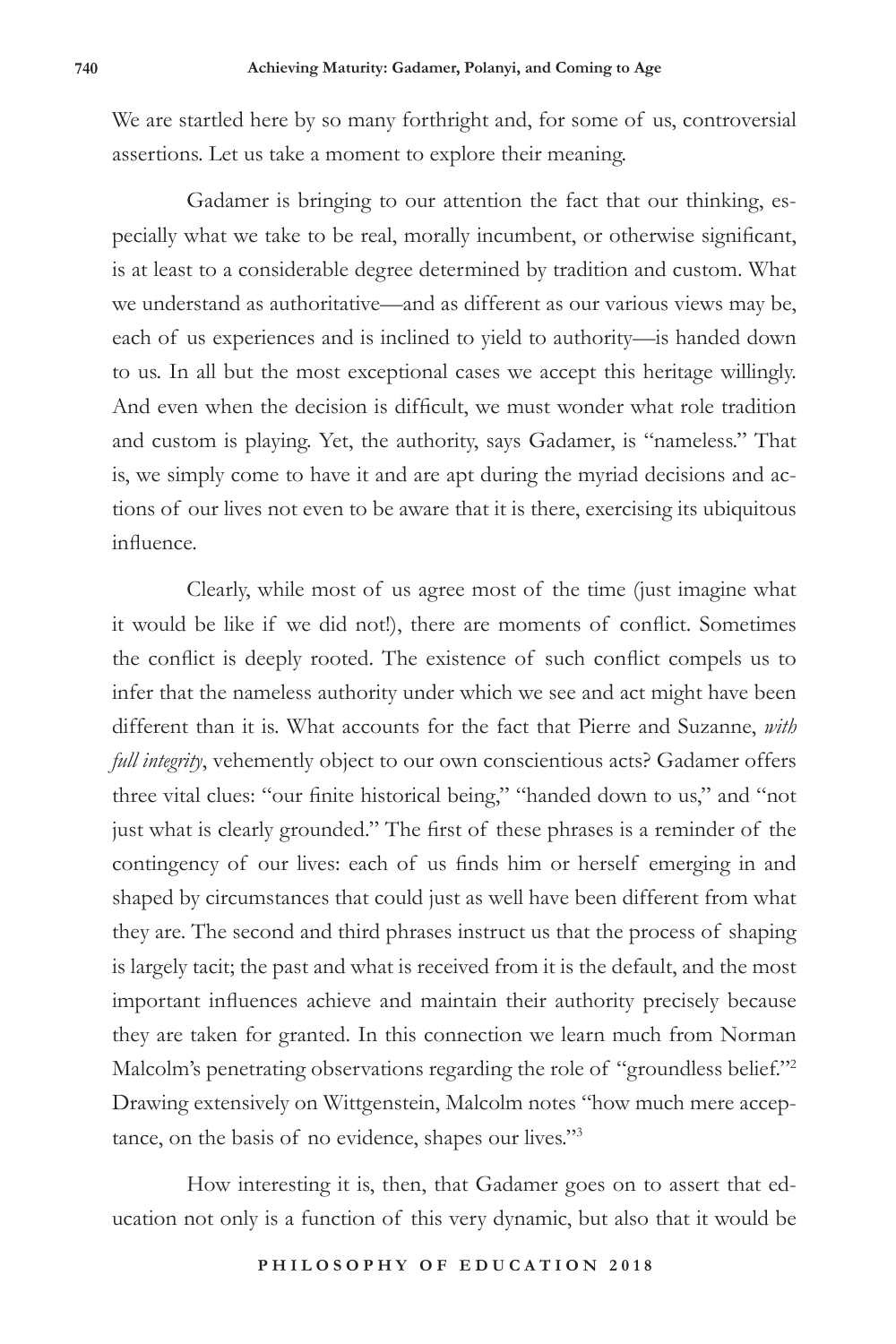impossible without it. Evidently, we are to understand that were we to attempt in our educational endeavors to make our activity fully explicit or (in obedience to a fuzzy notion of respect for the learner) to strive to ensure that the young person is focally aware of (and perhaps granted veto power over?) the forces of formation, the process would fail, much as would the centipede that, instead of fluently crawling along, elected to pay attention to each of its feet. Indeed, Gadamer suggests that this aspiration for education is incoherent. The very meaning of education, after all, is "authority."

But the interval of formation via systematic education comes to an end. Gadamer observes, and in this connection there is a great deal to gain from Luigi Giussani,<sup>4</sup> the moment arrives when "the educator loses his function [because] his charge comes to age and sets his own insight and decisions in the place of the authority of the educator … " What is this age? Many are shocked when Giussani, in all seriousness, says 20 years.

Perhaps less controversial is the unavoidable implication of Gadamer's statement that it can be only in a loose sense that the educator "loses his function." This is because the success of the educator is shown in his or her (or, more precisely, the tradition's) enduring influence within the mind and actions of the former charge. Gadamer recognizes this essential aspect of education when he notes that maturity "does not mean that a person becomes his own master in the sense that he is freed from all tradition." In fact, the sure sign of genuine education is that the newly formed individual becomes in turn the vehicle of the informing tradition and custom. Excellence in the educational process is shown when the newly independent person elects to educate his or her own young in the very manner through which, in contrast with countless alternative possibilities, he or she came to age.

An important further implication of the passage from Gadamer is that "autonomous self-determination," if taken literally, is an illusion. While of course a person may be more or less free of external influence, to suggest that one can altogether be so is nonsensical. Indeed, freedom (including whatever might be meant by "self-determination") consists of quite the opposite, viz., it is the product of a process of *enablement*, a capacity that, to the extent it exists,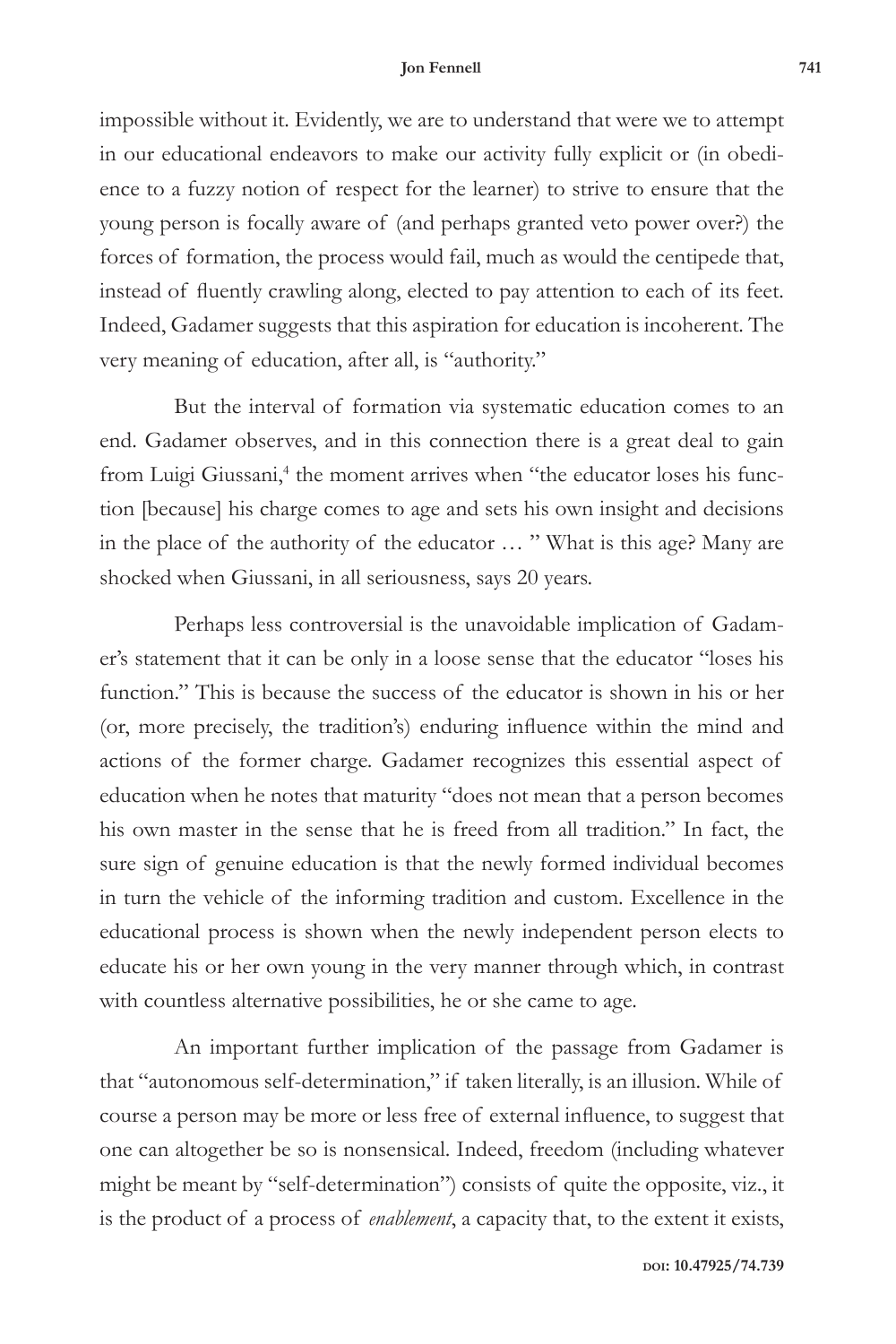is the primary outcome of a wise education.

Towards the close of the passage, Gadamer states, "The real force of morals … is based on tradition." Here we are sharply reminded of C. S. Lewis's *The Abolition of Man*, and are well advised to attend to its wisdom. If an individual is to act morally, he or she must be willing *and able* to live in light of principle. How is this possible? What enables us to do so?<sup>5</sup> Lewis understands that the answer is intimately tied to a process of formation that is fairly characterized as "education."

Of particular note in Gadamer's account is that the question of justification does not arise. And, if it did, one suspects that justification would be circular. Tradition and custom provide (and only they can provide) the authority for their own continuity and preservation.

Gadamer's passage thus poses important questions. Is the vision of education outlined there, understood either empirically or normatively, acceptable? More fundamentally, is this question even properly posed? Might circularity in justification (above all, in relation to education), far from constituting a vice, be inescapable, and hence the recognition of its necessity a virtue? In clarifying and extending what Gadamer has so far said there is no more fruitful direction in which to turn than toward the work of Michael Polanyi.

What has Polanyi to say about *the educated mind*? In a section of his *magnum opus*, *Personal Knowledge*, which bears that very title, he states:

> We are clearly aware of the extent and special character of our knowledge [gained through education], even though focally aware of hardly any of its innumerable items. Of these particulars we are aware only in terms of our mastery of the subject of which they form part. This sense of mastery is similar in kind to the inarticulate knowledge of knowing one's way about a complex topography.6

Polanyi then adds, "Consciousness of our education resides ultimately … in our conceptual powers … Education is *latent* knowledge, of which we are aware subsidiarily in our sense of intellectual power based on this knowl-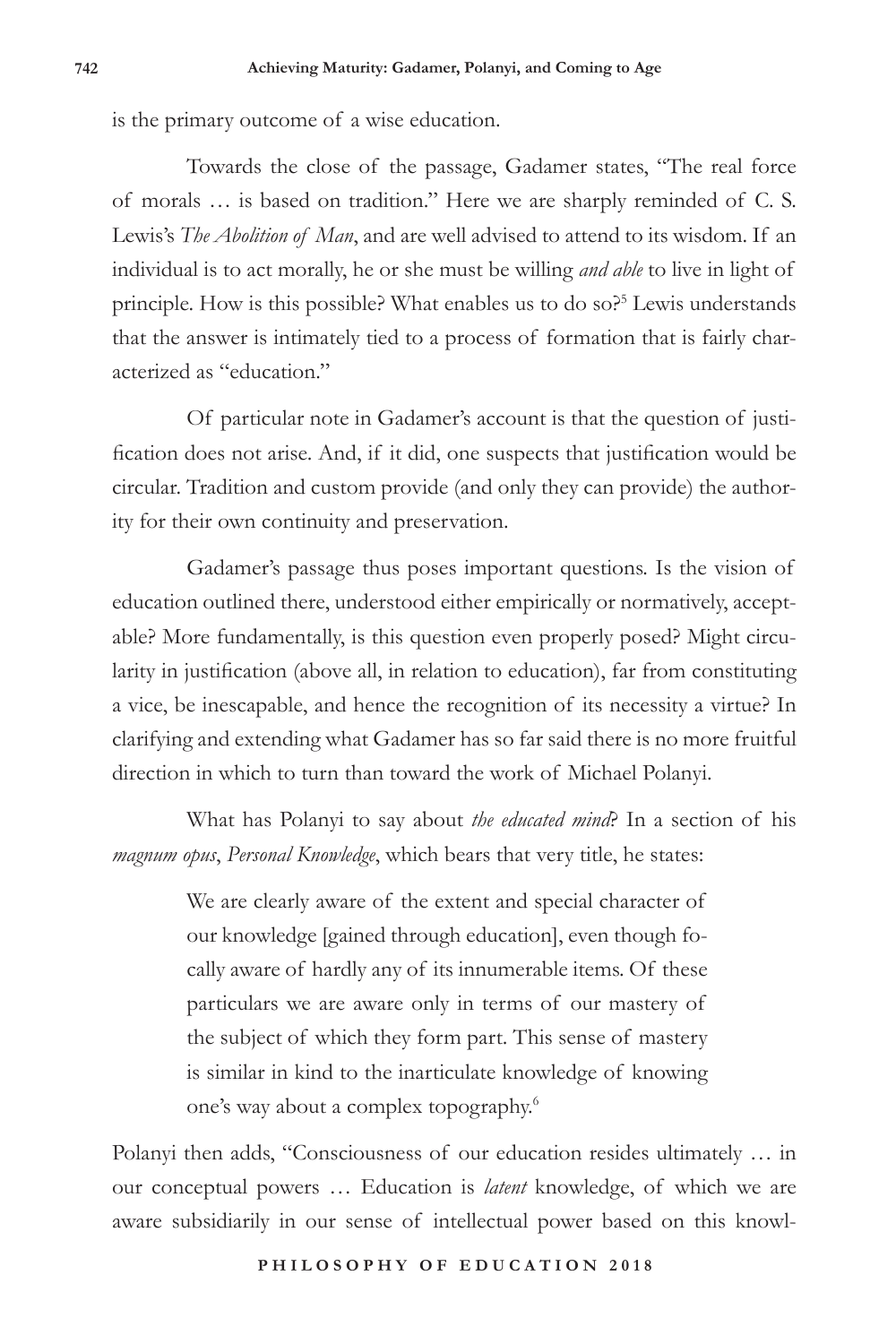edge."7 Centrally important to Polanyi's account is that "[t]he power of our conceptions lies in identifying new instances of certain things we know."8 In this connection, he employs the concept "anticipations." To possess a concept, indeed to know, is to anticipate that future encounters with the world will conform to a certain pattern: "our conceptual framework … enables us to see ever new objects as such."9 We have here the phenomenon of "seeing as," "seeing in terms of," or, more fundamentally, "seeing with," whose examination has a rich history in the proceedings of this Society. You will in addition have noted the important reference in Polanyi's account to the concept of "enablement," a matter which will prove important indeed.

But the capacity to assimilate experience in accordance with our conceptual framework is only one of two fundamental features of the educated mind. The other is "our capacity ever to re-adapt [our anticipations] to novel and unprecedented situations.<sup>10</sup>" In a later clarification Polanyi states, "in all our thoughts—whether tacit or articulate—we rely jointly on two faculties, namely (1) on the power of our conceptual framework … to assimilate new experience and (2) on our capacity to adapt this framework in the very act of applying it, so that it may increase its hold on reality."<sup>11</sup> In this sense, "youth and maturity co-exist,"<sup>12</sup> the former in a stream of newly-modified conceptions, the latter in the powerful impact of hard-earned experience on how we understand the world in the emerging moment. Moreover, to possess a conceptual framework and the associated capacities is to experience a sense of "intellectual control." This in turn becomes the basis for growing personal confidence and increased self-reliance, vital and necessary outcomes of any endeavor aspiring to count as "democratic education," a conviction central to the thought of two early giants of our discipline and this Society, Foster Mc-Murray and Harry Broudy.<sup>13</sup>

Polanyi's conception of the educated mind deepens and extends on a number of fronts Gadamer's fertile account of education as human formation. To see how this is the case, let us further clarify Polanyi's vision in connection with the concept of apprenticeship, his notion of "calling," and what he refers to as "the paradox of self-set standards."14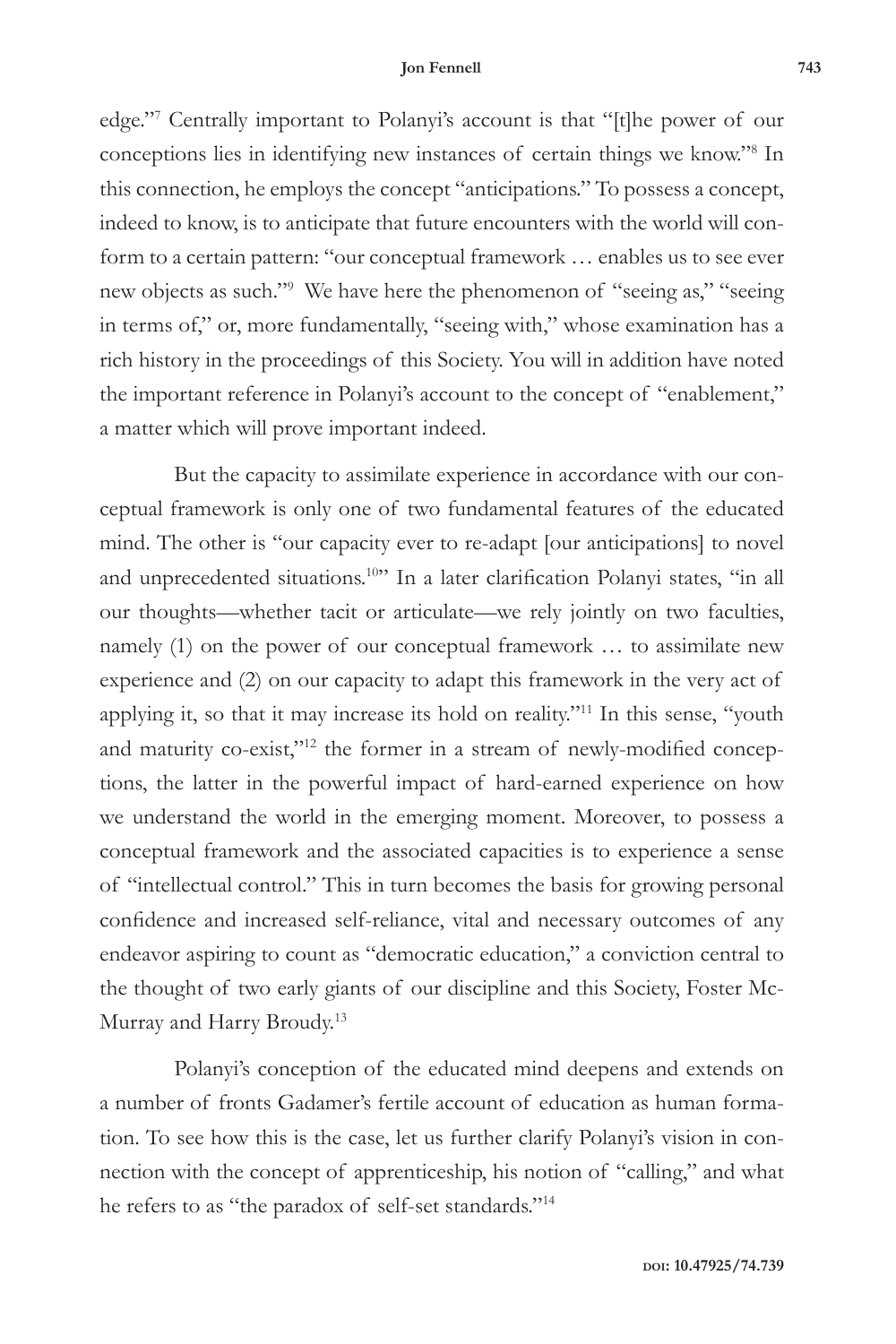Before turning full-time to philosophy in 1948, Polanyi was a worldclass chemist who had authored more than 200 scientific papers. In this capacity he was renowned for his skill in mentoring young research scientists, two of whom (as well as his own son) won the Nobel Prize. As a result, then, of both his own emergence as a master in a guild and his decades-long role as a teacher of tradition, Polanyi developed profound insight into education as formation. Setting the stage for our understanding of the educational enterprise, he declares, "Any effort made to understand something must be sustained by the belief that there is something there that can be understood."15 In elaboration, he adds:

> Its effort to learn to speak is prompted in the child by the conviction that speech means something. Guided by its love and trust of its guardians, it perceives the light of reason in their eyes, voices, and bearing and feels instinctively attracted towards the source of this light. It is impelled to imitate—and to understand better as it imitates further—these expressive actions of its adult guides.<sup>16</sup>

This is for Polanyi the model for apprenticeship. Note here the underlying "conviction" on the part of the learner. This conviction, which is a necessary condition for the learning that follows, is not itself taught but instead seemingly exists by default and is a presupposition of subsequent education, a process that is properly referred to as "initiation." Formation, however, takes time, and ongoing preservation of the original conviction becomes a central concern of the wise educator. If, for example, moral truth and the corresponding reality are eventually to be understood, then the primary educational requirement is to provide the enabling conditions under which belief in them is possible.

Note, too, the vital role played in the formation of the young by authority, belief, and trust. In becoming a journeyman member of a guild—and "guild" can as readily apply to a moral community as it does here to science the beginning consists of openness and surrender. This represents an instance of the enablement mentioned above. A primary function of the educator is to preserve that enablement (if Giussani is correct, until age 20). Anything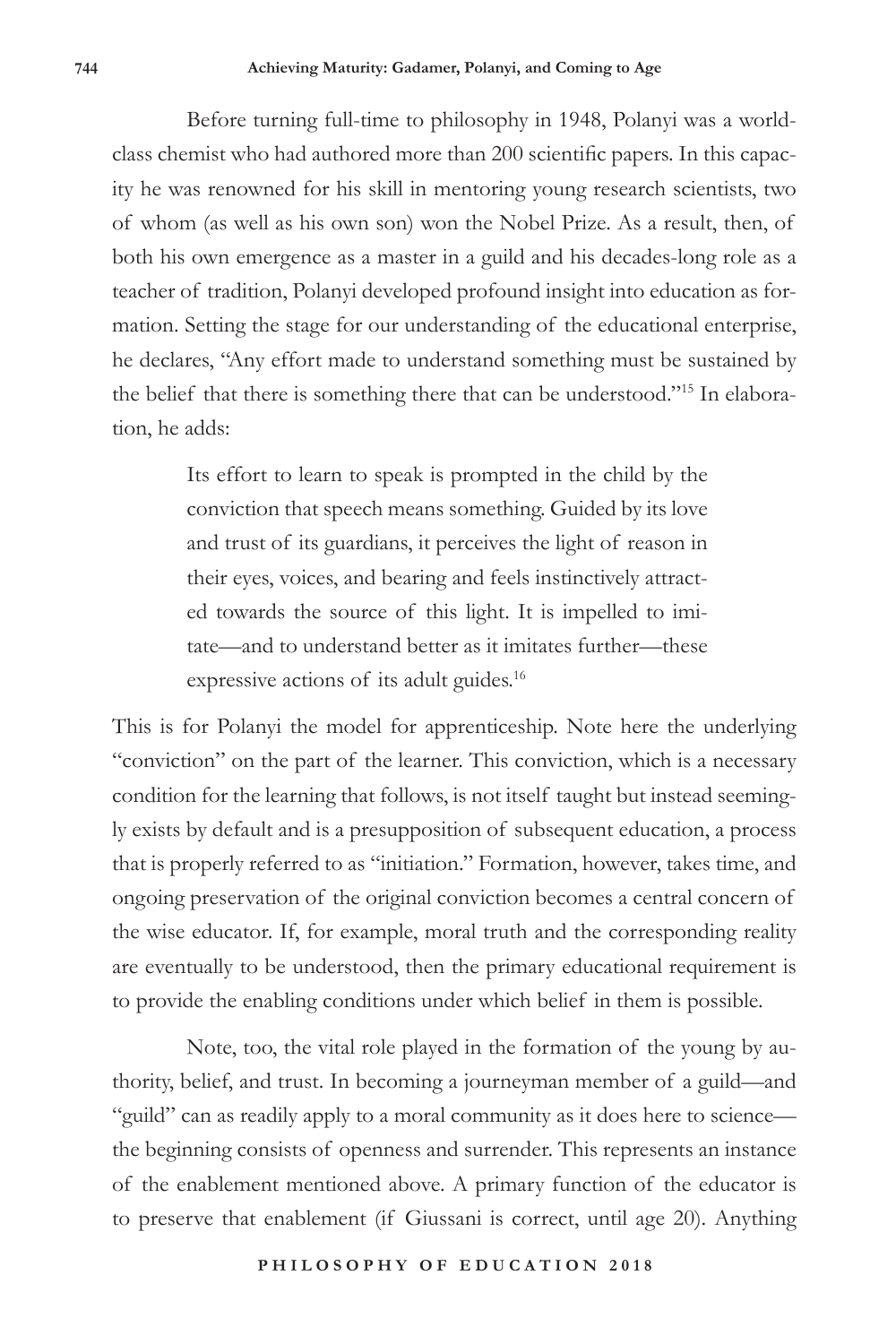that undermines the capacity for faith and trust—physical abuse or severe deprivation of the young, perhaps, or premature exposure to skepticism or doubt—constitutes a toxic impediment to realization of our educational objective. This is because apprenticeship is the time for transmission and establishment of *premises*, which is a synonym for Malcolm's "groundless beliefs." Interference with this process is crippling, whether the envisioned outcome is a master bricklayer, a musician, a scientist, or a reliable member of a moral community (the "man" referred to by Lewis in "The Abolition of Man"). We have here in keener detail the "tak[ing] over" (i.e., the adoption) of morals noted by Gadamer. Polanyi and he are equally forthright in viewing this as the operation of tradition.

During apprenticeship a shaping is taking place, a shaping manifested in what the resulting individual understands to be possible, real, and worthwhile. This is an education that is primarily preoccupied with the creation of *horizons*. 17 It aims to produce a sort of person. In other words, it is character formation.

Polanyi represents a long and durable tradition (Plato and Aristotle come to mind, as do Rousseau and Dewey) animated by the conviction that when it comes to the proper development of human beings there are measures that can and ought to be taken to establish appropriate commitments. In response to the recommendation of such measures, one might protest that to be committed is a natural posture, and that we therefore do not need to establish commitment but instead should be concerned only with eliminating factors that impede or destroy it. In response Polanyi would point out that while commitment to *some* principle or ideal may be natural and inevitable, commitment to *any particular* principle or ideal is not. The latter is the consequence of rearing in a distinct setting. If, then, we are committed to a particular principle or ideal, in the name of consistency (not to mention out of respect for the principle or ideal itself), it is incumbent for us to establish that setting.

As indicated above, Polanyi emphasizes that the process of shaping horizons is an act of initiation into a tradition. In speaking of his own professional life, Polanyi states that "science can exist and continue to exist only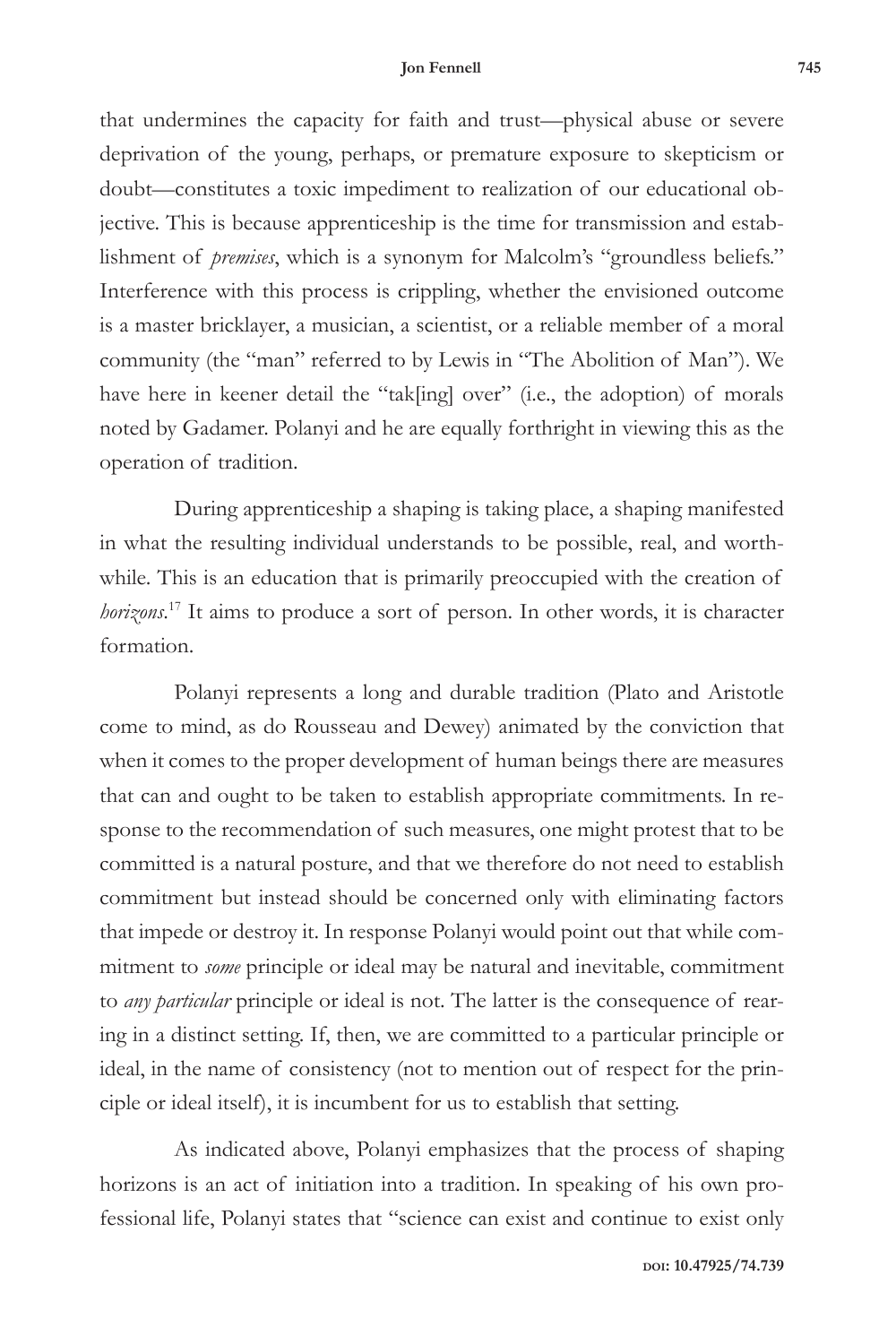because its premises can be embodied in a tradition which can be held in common by a community."18 He adds, there is "a spiritual reality embodied in tradition and transcending it. It expresses a belief in this superior reality and offers devotion to its service."19 Relying upon his intimate knowledge of science, Polanyi pierces to the heart of the pedagogical problem when he states, "members admitted to a community at birth cannot be given a free choice of their premises; they have to be educated in some terms or other, without consultation of any preference of their own."20 Making much the same point is Alasdair MacIntyre who, with refreshing candor, states:

> Morality … is in a very important way educative of desire. And the desires that people bring to their education are ones which they are going to have to modify, or even abandon, if they are to acquire the intellectual and moral virtues. If we treat the students' desires as given, the students' original goals as given, we are in effect abdicating from the task of educating them into the intellectual and moral virtues.<sup>21</sup>

MacIntyre, it should be noted, is here referring to undergraduates, thereby suggesting that Giussani's conception of the duration of the formative years may not be inordinate after all.

It is important to emphasize, for it is easy to misunderstand Polanyi at this point, that the product of this education in the reality and authority of higher things is not restriction or confinement but instead quite the opposite. This is because "[m]entally, we are called into being by accepting an idiom of thought."22 In our dedication to the ideal and in acceptance of responsibility to it we find the sole conditions under which we become what we ought to be. In this connection Polanyi speaks of dedication "to the service of a transcendent reality"<sup>23</sup> and "surrender to the service of impersonal principles."<sup>24</sup> In such service one is free.<sup>25</sup>

As we look more closely at what Polanyi means by surrender, we encounter a striking depth of psychological analysis. Polanyi states that "all knowledge is based on the interiorisation of certain elements, for the purpose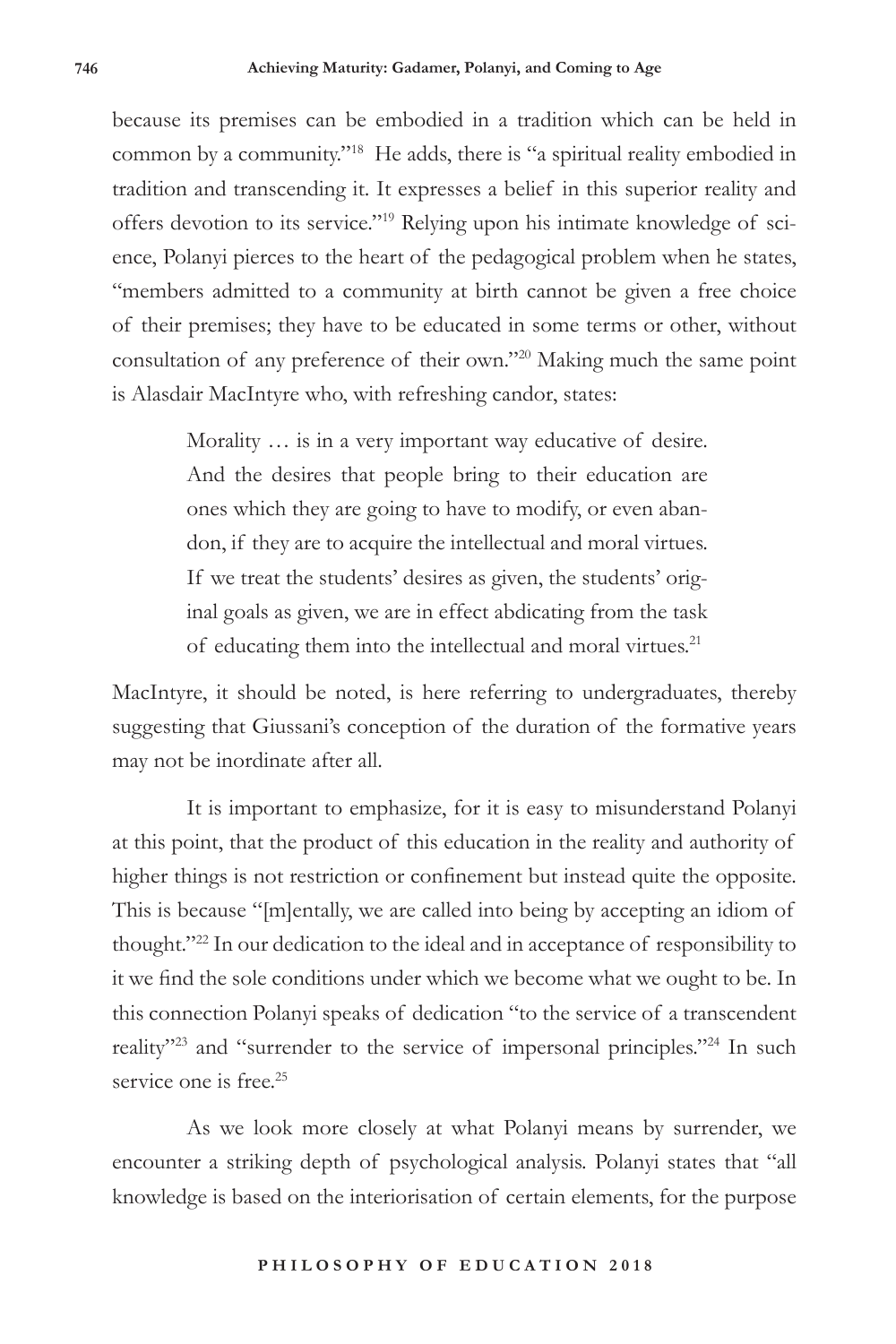of attending to something we explicitly know. It is not by attending to the particulars of the whole, but by dwelling in them that we comprehend their joint meaning."26 For example, we recognize our friend in a crowd by surrendering to, which is to say dwelling in or interiorizing, the shape of forehead, nose, chin, eyes, etc. that we see and thereby discovering and focusing on, and then recognizing, her face. The indwelling is done tacitly and is not the object of explicit attention. Indeed, were we to focus on the details, we would be unable to see the whole. The result of the indwelling is an object that *is* explicitly seen and constitutes the "joint meaning" of the implicit clues. Now, Polanyi applies the same model of knowing to both scientific theories and moral teachings. In the case of the former, the scientist, having been introduced into and then mastering a tradition of inquiry, tacitly employs its categories, concepts, and presuppositions as a lens through which to discover and understand the world. In Polanyi's terms: "To apply a theory for understanding nature is to interiorise it. We attend then from the theory to things interpreted in its light."27 But to live in light of moral teachings is also an instance of interiorization. Through indwelling, "we identify ourselves with the teachings in question for judging the actions of men, including our own."28 This is an act of *trust*. The result is what we call character, an outcome which constitutes the central rationale for moral education and liberal studies generally.

Inevitably, Polanyi's program of educational formation will meet with objections concerning the legitimacy of *his* principles and ideals. Even if we grant that Polanyi (or Gadamer, Giussani, or MacIntyre) is accurate descriptively in regard to education as formation, on what basis does he justify his envisioned ends as opposed to those that might be conceived by someone else? It is here that his concept of "calling" is relevant and we encounter the genius of Polanyi's position, taken as a whole.

At a critical juncture in *Personal Knowledge* Polanyi states: "'*I believe that in spite of the hazards involved, I am called upon to search for the truth and state my findings.*' This sentence, summarizing my fiduciary programme, conveys an ultimate belief which I find myself holding. Its assertion must therefore prove consistent with its content by practising what it authorizes."29 Polanyi then articulates the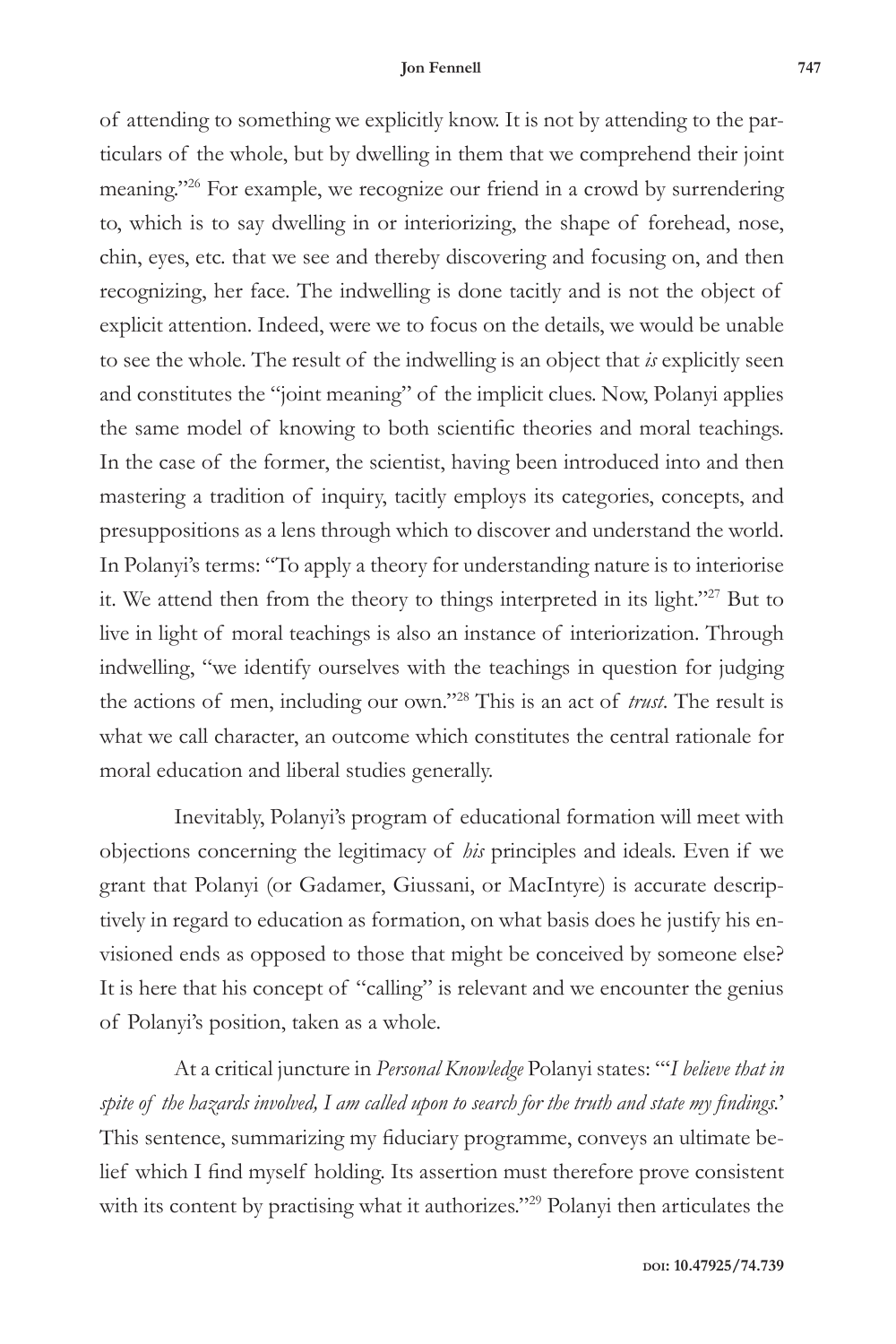fundamental paradox that defines the balance of mind that is his personal as well as pedagogical objective. He states: "This is indeed true. For in uttering this sentence I both say that I must commit myself by thought and speech, and do so at the same time. Any inquiry into our ultimate beliefs can be consistent only if it presupposes its own conclusions. It must be intentionally circular."30 The capacity to grasp and appreciate "the fundamental paradox" defines the very core of the balance sought and recommended by Polanyi. It is a frame of mind whose existence requires a constant renewal of commitment. And, notably, it is nurtured by sustained faith. Making the paradox possible as well as necessary is the marked absence in this account of reference to anything impersonally objective, and of any desire for it. To have achieved balance of mind is a cleansing.

Polanyi regards himself as representative of a generic human possibility. This possibility takes the form of compelling oneself "forcibly to act as he believes he must."31 Down this path lie the highest conceivable rewards. But how is it that one comes to believe in this way? What are the grounds for such belief? Responding to the incontrovertible fact that each of us emerges out of a set of particular circumstances that unavoidably and in great measure shape what we think and who we are, Polanyi states that "I accept these accidents of personal existence as the concrete opportunities for exercising our personal responsibility. *This acceptance is the sense of my calling.*"32 A calling, then, is a consequence of decision by way of acceptance: Finding oneself in this time and place, possessing this body, this experience, and these understandings, the individual recognizes a responsibility and opts to accept what it entails. He or she elects to pursue the ideal. Polanyi offers us the spectacle of the individual, necessarily rooted in the particularity and contingency of time and place reaching out in an act of passionate commitment to something that is universal and transcendent. Because nothing is ensured, this is an act of faith, a trusting that in seeking we will in fact receive. Making this possible is the individual's acquaintance with the ideal, his or her capacity to discern in it a ground for obligation, and the willingness and ability to act in accordance with that obligation. In doing so, one "*submits* to a higher power."<sup>33</sup> We thus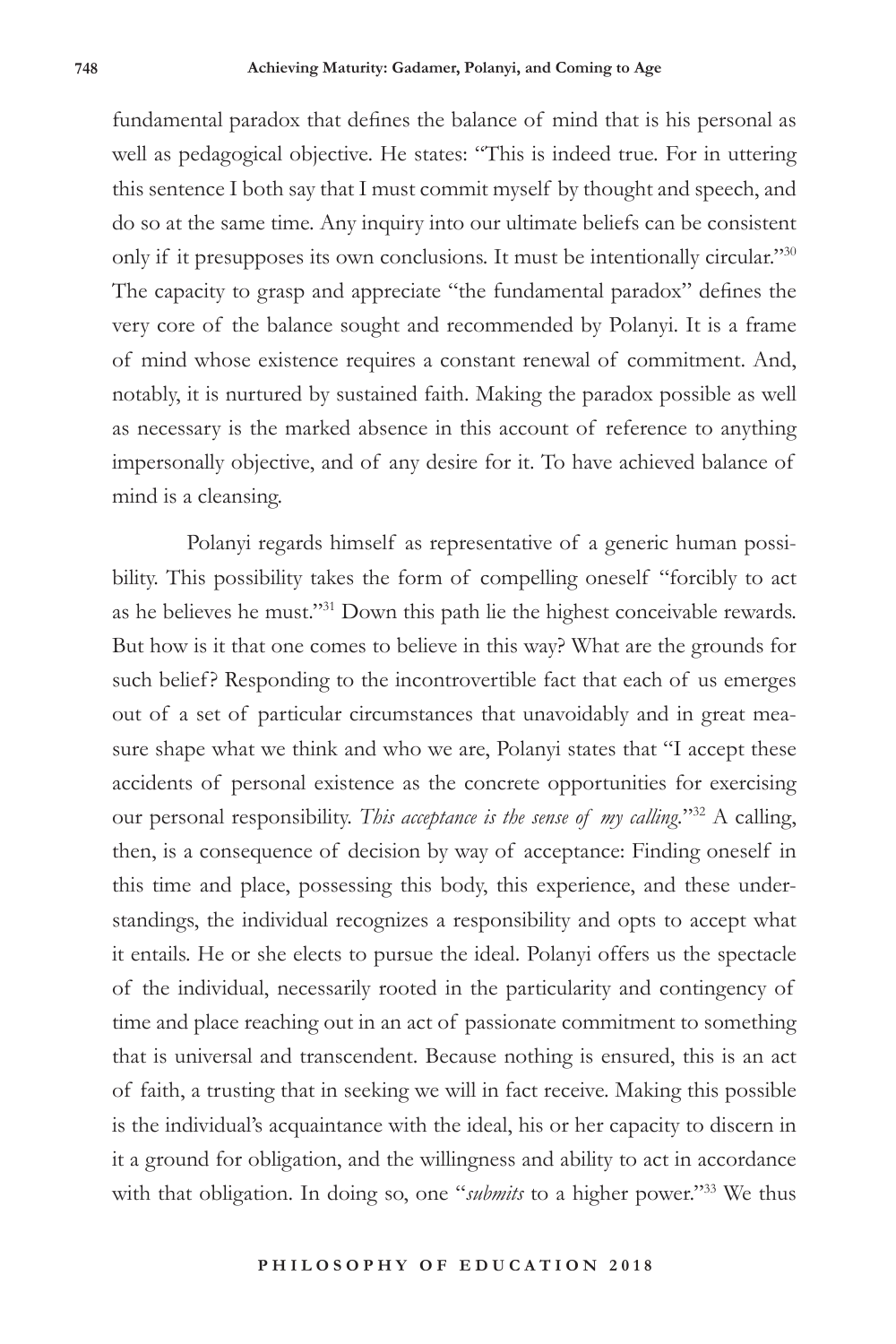have "the framework of commitment, in which the personal and the universal mutually require each other. Here the personal comes into existence by asserting universal intent, and the universal is constituted by being accepted as the impersonal term of the personal commitment."34 By surrendering to the standards of the enterprise—the enterprise (or community) may be science, the law, the arts, religious life, or any other traditional practice—we escape the limitations of particularity and subjectivity. We are, however, in the debt of those limitations, for they constitute the "ideal-blind medium" that in its unyieldingness "determines [our] calling."35 These limitations are the necessary condition for that which permits us to glimpse what is higher, for exposure to "the family of things which exist only for those committed to them."36

From this account it is clear that Polanyi's vision of human calling depends on the presence to the mind of standards to which one may surrender. For Polanyi such surrender is the portal to the life that we are meant to live. Bringing such standards into the lives of the young, and arranging for their believability, is the cardinal role of the educator. None of this, however, is guaranteed. As C. S. Lewis observes, "It is in Man's power to treat himself as a mere 'natural object' and…if man chooses to treat himself as raw material, raw material he will be…."37 In these disturbing words Lewis is reminding us that the pedagogical chain that makes possible the most important things may be broken.

In Polanyi, then, we find a rich and intriguing expansion of Gadamer's portrayal of education as the product and expression of tradition as well as the conception of education as formation. This is unsurprising, for, at heart, Gadamer and Polanyi are preoccupied with the same phenomenon, namely, coming to age, which refers not only to *what* we believe but also *how* we do so and on what basis. What Gadamer emphasizes, and Polanyi fruitfully elaborates, is the indispensable role played in this process by the "nameless" which, under wise tutelage, is tacitly yet authoritatively passed down to and through each of us. There are grounds here for gratitude, and also for humility, aspiration, and awe.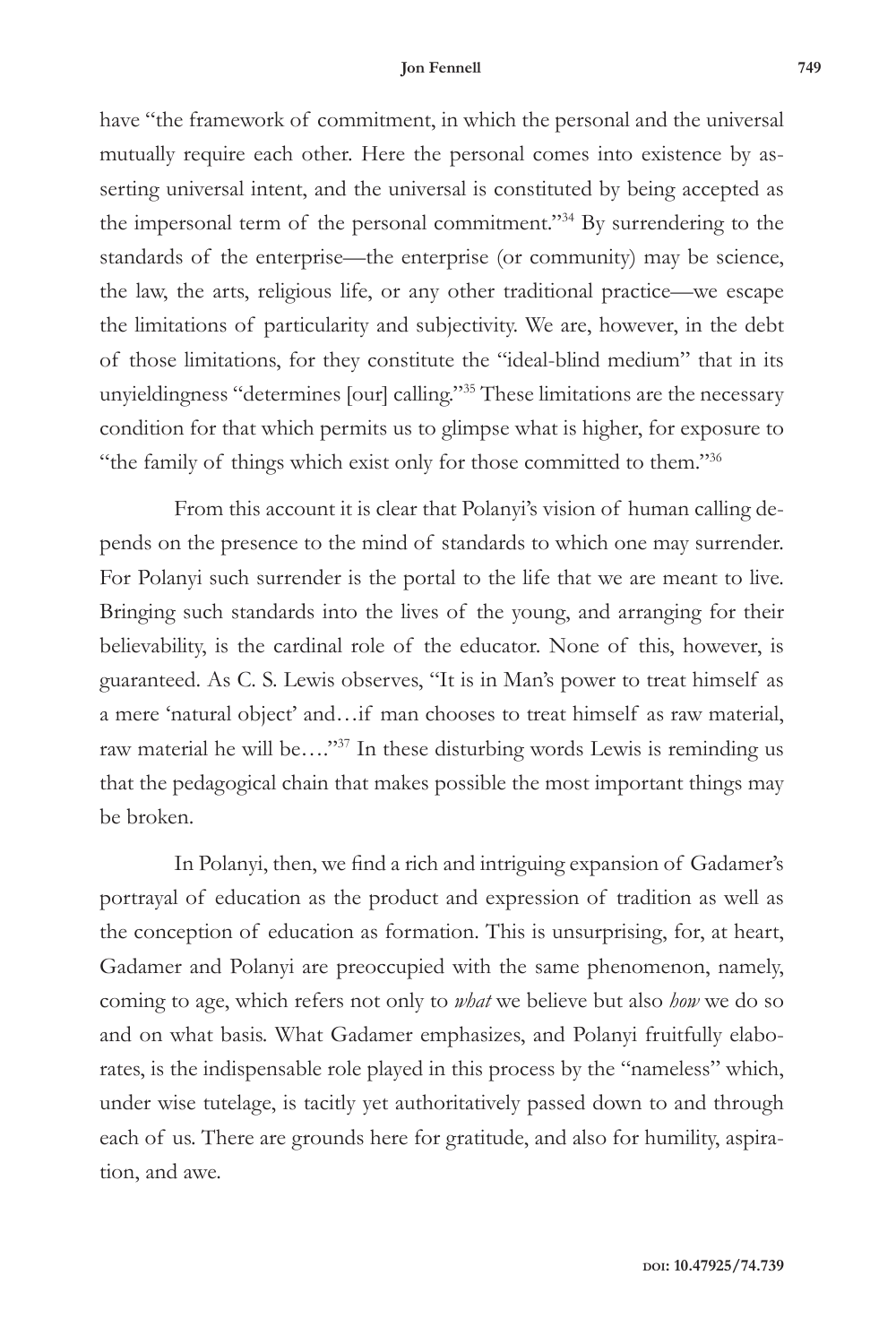1 Hans-Georg Gadamer, *Truth and Method*, Second, Revised Edition (New York: Continuum, 2003 [originally published in 1960]), 280-281. Emphasis added.

2 Norman Malcolm, "The Groundlessness of Belief," in *Contemporary Perspectives on Religious Epistemology*, ed. R. Douglas Geivett and Brendan Sweetman (Oxford: Oxford University Press, 1992), 92-103.

3 Malcolm cites Wittgenstein from *On Certainty* (160): "The child learns by believing the adult. Doubt comes *after* belief."

4 Luigi Giussani, *The Risk of Education* (New York: The Crossroad Publishing Company, 2001 [originally published in Italian in 1995]).

5 A rich source of insight on this question, and surely a fount for Lewis's reflections, is Aristotle's *Nicomachean Ethics*, 1103-1104. In the introduction to his translation of the book, Joe Sachs offers invaluable insight into Aristotelian habituation as a process of enablement. See, also, *1 Corinthians* 13:11.

6 Michael Polanyi*, Personal Knowledge* (Chicago: University of Chicago Press, 1974 [originally published in 1958]), 102-104, cf. 124 and 317.

7 Ibid. 103.

8 Ibid.

9 Ibid.

10 Ibid.

11 Ibid. 317.

12 The phrase is taken from the 2018 Philosophy of Education Society Conference Program Committee's call for papers.

13 The two were colleagues at the University of Illinois from the 1950s through the mid-1970s. While Broudy published widely and was extremely well known (notably, even beyond the world of philosophy of education), McMurray wrote comparatively little. His *magnum opus*, "Philosophy of Public Education," was never published. It can, however, be accessed at ERIC (ED 442 681). See, especially, Chapter 8, "The Curriculum: Confidence and Tension." For a guided introduction to McMurray and a bibliography of his writings, see Jon Fennell, "Foster McMurray's Philosophy of Public Education," *Educational Studies* 40, no. 2 (2006): 152-163. For a treatment of Broudy, see Jon Fennell, "Polanyi and the Secular Age: The Promise of Broudy's 'Allusionary Store'," *Philosophy of Education 2016*, ed. Natasha Levinson (Urbana, IL: Philosophy of Education Society, 2018): 38-46.

14 Polanyi, *Personal Knowledge,* 65, 321-324; 104; cf. 63, 95, and 315.

15 Michael Polanyi, *Science, Faith and Society* (Chicago: The University of Chicago Press, 1964 [originally published in 1946]), 44.

16 Ibid.

17 "Horizons" here is used in the sense made prominent by Plato's "Allegory of the Cave." See Allan Bloom's penetrating discussion of the concept on pages 351 and 404 of the interpretative essay that accompanies his translation of the dialogue. 18 Polanyi, *Science, Faith and Society,* 56.

19 Ibid., 57.